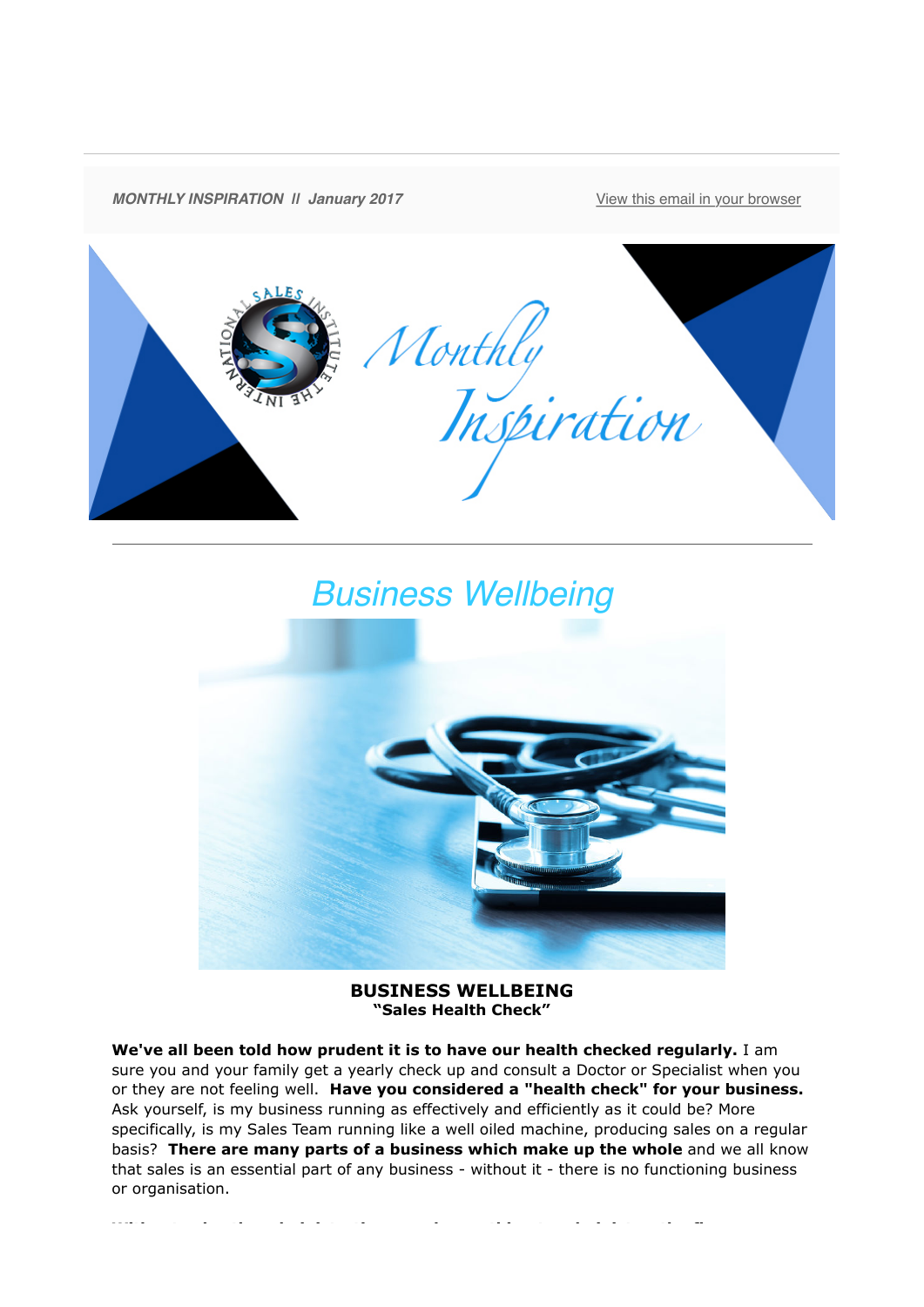**Without sales the administration area has nothing to administer, the finance department can't produce an invoice, manufacturing will be over-run with product, delivery services have nothing to deliver, the servicing department has nothing to service etc etc - I am sure you get the point.**

**To fully support the sales function a sales based culture is essential.** Has it occurred to you that without a sales culture (with supporting administration) that it's highly unlikely that you will have an efficient and effective sales team? **You would be absolutely amazed at the difference it makes to an organisation to have a sales based culture.** These days political correctness can stand in the way of a successful sales culture. We tend to hold onto old ideas about how a business needs to be rather than exploring new ideas.

To get a sales based culture it is very simple. Just put the **[customer or client needs](http://theinternationalsalesinstitute.us11.list-manage1.com/track/click?u=933b80e7a2e18bb216f31e81e&id=eb124bcc71&e=9f87e78b41) ahead of all else**. **If we just ask ourselves how will this work best for the customer** and the put that into place - voila - you have a sales based culture. Easier said than done you say?

**Remember that we at TISI are here to assist you with any of your needs when it comes to bringing a sales culture into your business.** Take the time to [visit our Library](http://theinternationalsalesinstitute.us11.list-manage1.com/track/click?u=933b80e7a2e18bb216f31e81e&id=86bcb3717e&e=9f87e78b41) - read - study - implement.

So this week, the only thing you need to think about is **- how would your customers & clients like things to be. With this thought process you will go a long and profitable way.**

We'd be delighted if you sent this amazing information on to your friends & colleagues. One person at a time? Use the "Forward" link in the social media links section below. Multiple people? (Recommended) Use the email forward button.

## **Member offer: Sales Professionals & Sales Managers.**

Purchase a copy of either the Professional Sales Skills Program or the Professional Sales Management Program and **receive 10 complimentary** Professional Sales Memberships, to gift to your colleagues.

This unique DIY program is job & industry specific, designed to complete one of the twelve sections each month, or, more quickly if you wish.

Professional Sales Skills Program - Digital Download - \$250AUD

## **Professional Sales Management Program**



A proactive and instructive proaram for re-engineering your sales management practices.

**[Purchase NOW](http://theinternationalsalesinstitute.us11.list-manage1.com/track/click?u=933b80e7a2e18bb216f31e81e&id=5d7da248a3&e=9f87e78b41)**